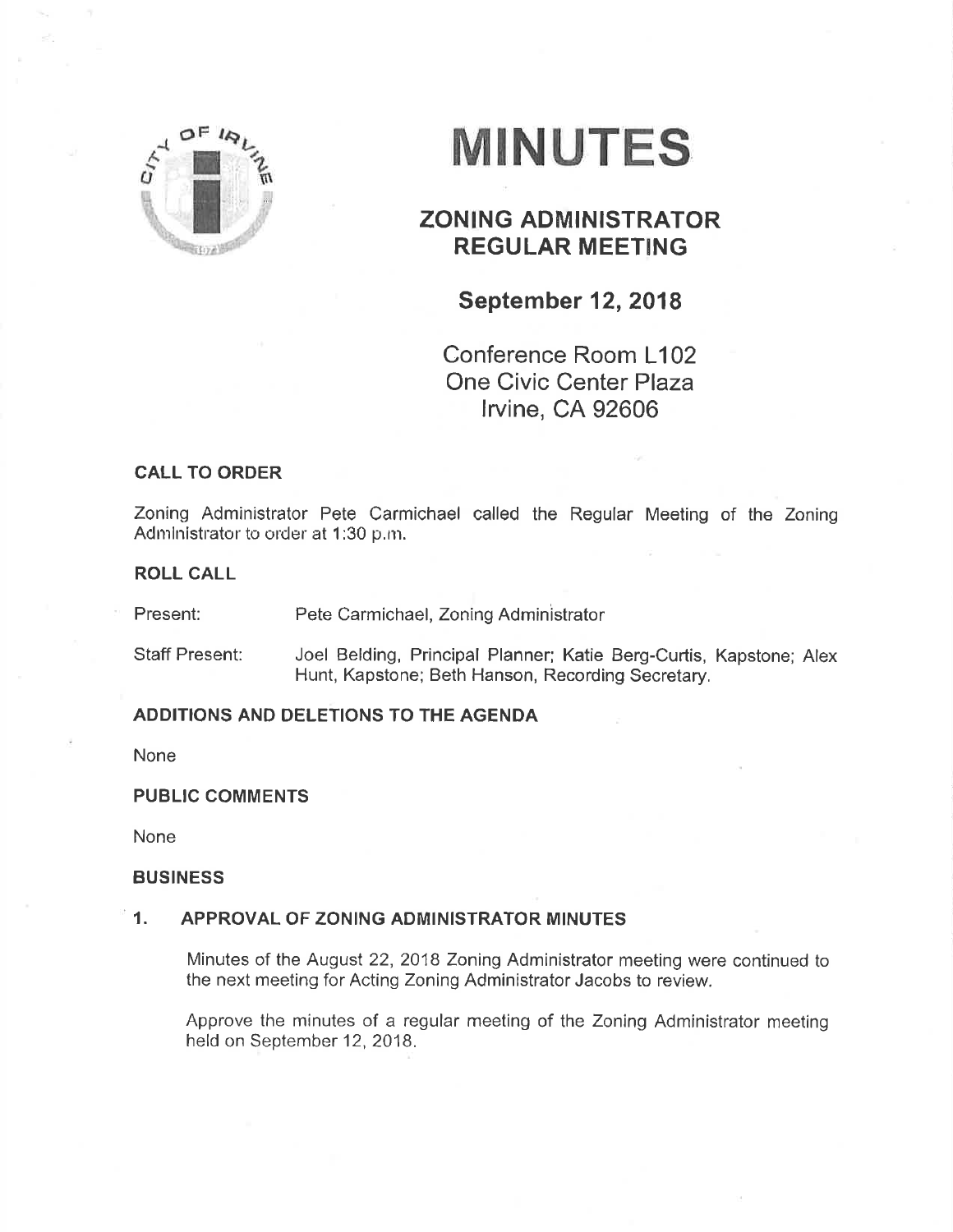#### $2.$ SIGN PROGRAM MODIFICATION WITH ADMINISTRATIVE RELIEF FOR HOAG HOSPITAL IN IRVINE SPECTRUM 4 (PLANNING AREA 13)

Alex Hunt, Kapstone, gave the staff report.

Zoning Administer Carmichael opened the public hearing at 1:31 p.m.

Zoning Administrator Carmichael closed the public hearing at 1:34 p.m.

ACTION: Zoning Administrator Carmichael adopted RESOLUTION NO. 18-1432, A RESOLUTION OF THE ZONING ADMINISTRATOR OF THE CITY OF IRVINE, CALIFORNIA, APPROVING SIGN PROGRAM MODIFICATION 00750147-PSS WITH ADMINISTRATIVE RELIEF FOR HOAG HOSPITAL, LOCATED AT 16200 & 16300 SAND CANYON AVENUE IN IRVINE SPECTRUM 4 (PLANNING AREA 13); FILED BY TFN ARCHITECTURAL SIGNAGE ON BEHALF OF HOAG HOSPITAL.

#### $3<sub>n</sub>$ SIGN PROGRAM MODIFICATION WITH ADMINISTRATIVE RELIEF FOR IRVINE SPECTRUM CENTER LOCATED AT 500-999 SPECTRUM CENTER DRIVE IN PLANNING AREA 33 (IRVINE SPECTRUM CENTER)

Katie Berg-Curtis, Kapstone, gave the staff report.

Zoning Administrator Carmichael opened the public hearing at 1:34 p.m.

Zoning Administrator Carmichael confirmed that the signs were related to way finding for the new parking structure and were consistent with other signage in the Center.

David Baab, Baab & Associates, discussed the new valet system that noting that this service would be located within the structure, rather than outside.

Zoning Administrator Carmichael closed the public hearing at 1:42 p.m.

ACTION: Zoning Administrator Carmichael adopted RESOLUTION NO. 18-1431 - A RESOLUTION OF THE ZONING ADMINISTRATOR OF THE CITY OF CALIFORNIA, APPROVING SIGN PROGRAM MODIFICATION **IRVINE.** 00750909-PSS WITH ADMINISTRATIVE RELIEF FOR IRVINE SPECTRUM CENTER, LOCATED AT 500-999 IRVINE CENTER DRIVE WITHIN PLANNING AREA 33 (IRVINE SPECTRUM CENTER), FILED BY DAVID BAAB & ASSOCIATES ON BEHALF OF IRVINE COMPANY RETAIL PROPERTIES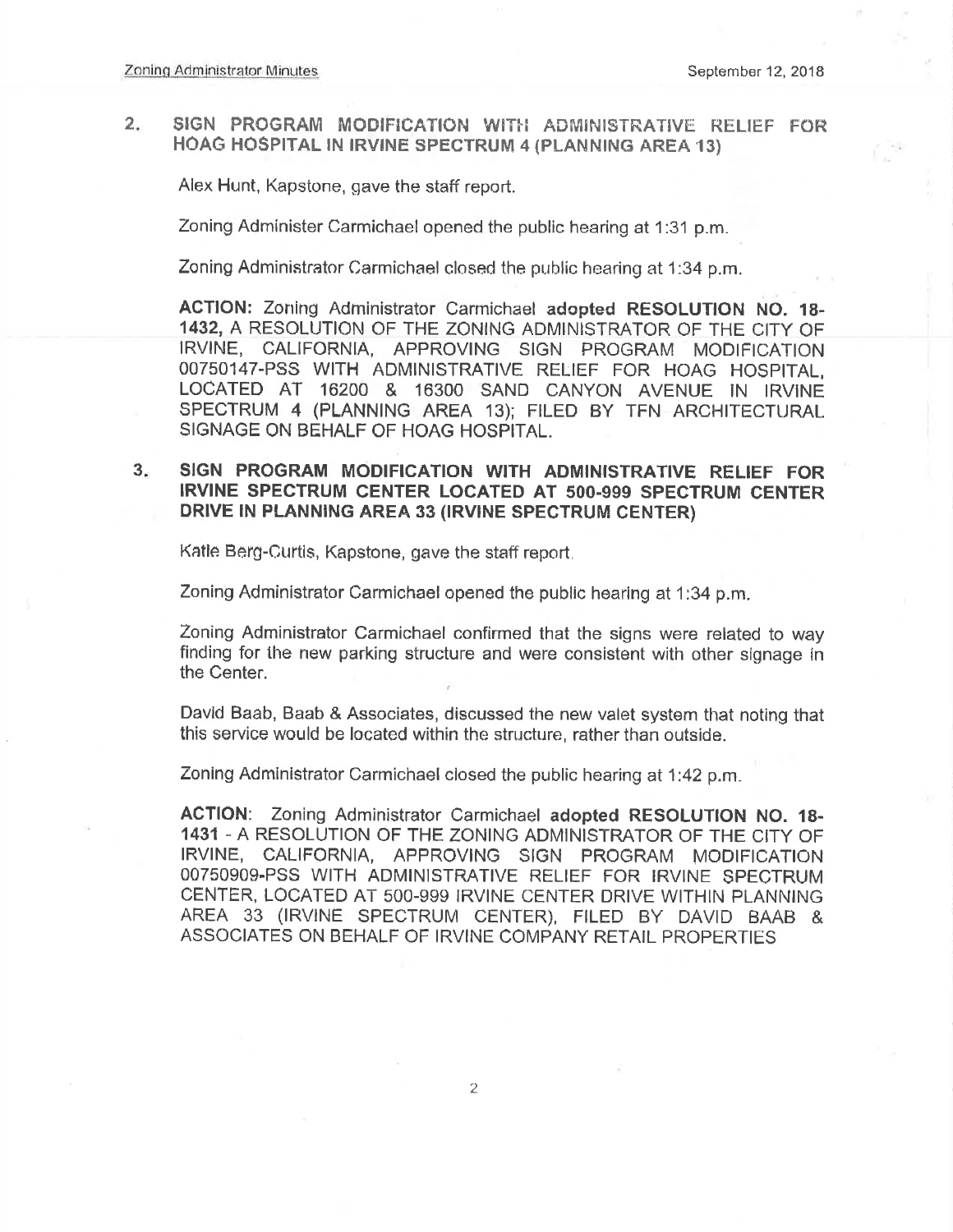#### **ADJOURNMENT**

Ĵ.

Zoning Administrator Carmichael adjourned the meeting at 1:45 p.m. to the Regular Meeting on September 26, 2018, at 1:30 p.m., Irvine Civic Center, Conference Room L102, One Civic Center Plaza, Irvine, California.

 $103.18$ 

Pete Carmichael Zoning Administrator

Date